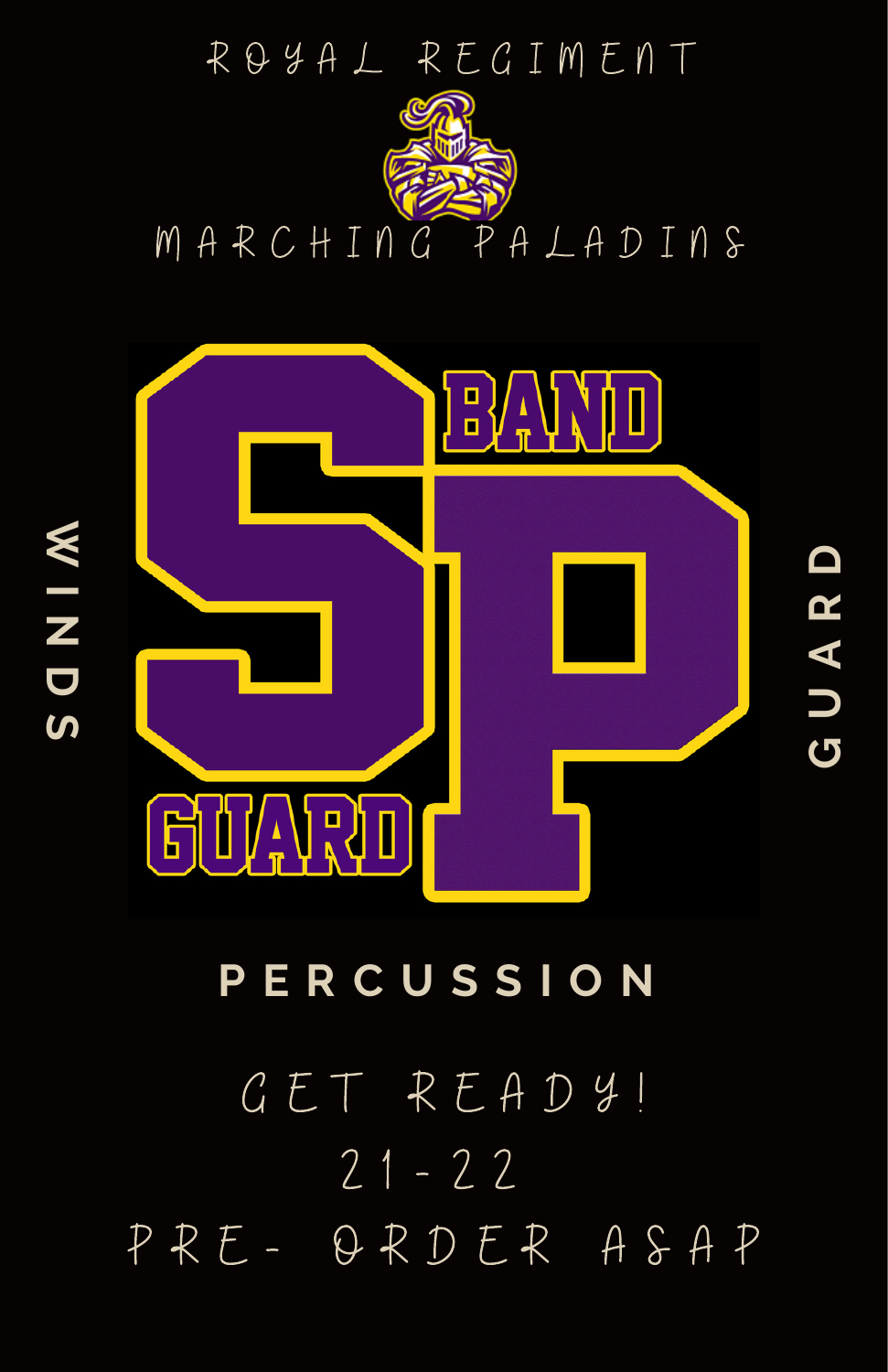## R O Y A L P A C K A G E S

**D I A M O N D : P A Y \$ 8 5 ( \$ 1 0 R E T U R N ) { O U R V A L U E \$ 1 1 0 / \* R E T A I L P R I C E \$ 1 5 0 }**

- **· W A R M - U P S ( \$ 6 0 - B U Y )**
- **· H A T ( \$ 1 0 - B U Y ) \* \***  $\bullet$
- **· D R I - F I T ( \$ 1 5 - B U Y ) \* \***
- **· G L O V E S ( \$ 5 - B U Y )**
- **· D I N K L E S ( \$ 2 0 D E P O S I T ( \$ 1 0 / Y R ) - R E N T A L )**



**G O L D : P A Y \$ 8 5 ( \$ 4 0 R E T U R N ) { O U R V A L U E \$ 1 1 0 / \* R E T A I L P R I C E \$ 1 5 0 }**

- **· W A R M - U P S ( \$ 6 0 D E P O S I T ( \$ 3 0 / Y R ) - R E N T A L )**
- **· H A T ( \$ 1 0 - B U Y ) \* \***  $\bullet$
- **· D R I - F I T ( \$ 1 5 - B U Y ) \* \***
- **· G L O V E S ( \$ 5 - B U Y )**
- **· D I N K L E S ( \$ 2 0 D E P O S I T ( \$ 1 0 / Y R ) - R E N T A L )**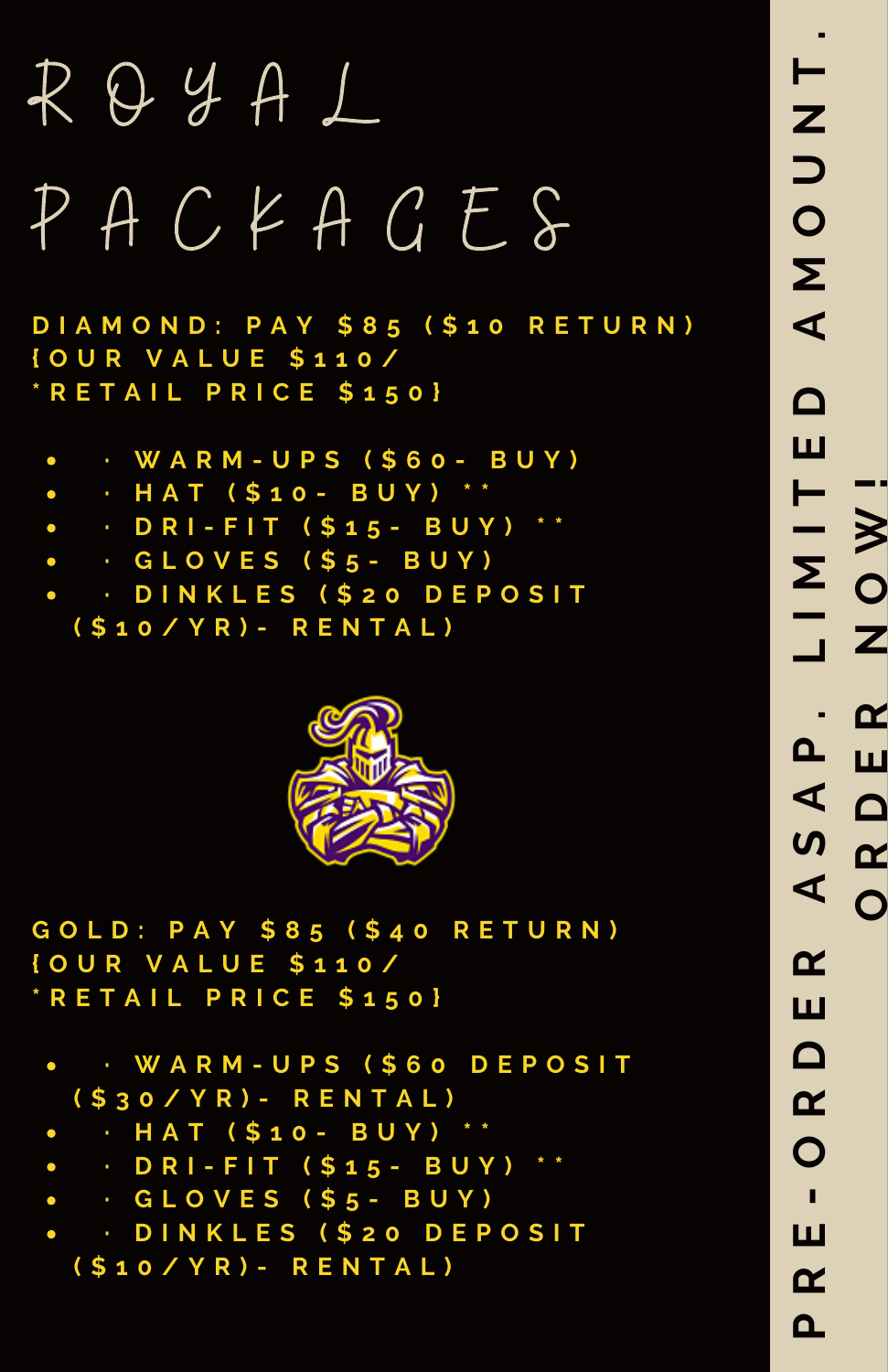## R O Y A L P A C K A G E S

**S I L V E R : \$ 7 5 { O U R V A L U E \$ 8 5 / \* R E T A I L P R I C E \$ 1 2 5 }**

- **· W A R M - U P S ( \$ 6 0 - B U Y )**  $\bullet$
- **· H A T ( \$ 1 0 - B U Y ) \* \***
- **· D R I - F I T ( \$ 1 5 - B U Y )**



**B R O N Z E : \$ 7 5 ( \$ 3 0 R E T U R N ) { O U R V A L U E \$ 8 5 / \* R E T A I L P R I C E \$ 1 2 5 }**

- **· W A R M - U P S ( \$ 6 0 D E P O S I T ( \$ 3 0 / Y R ) - R E N T A L )**
- **· H A T ( \$ 1 0 - B U Y ) \* \***
- **· D R I - F I T ( \$ 1 5 - B U Y )**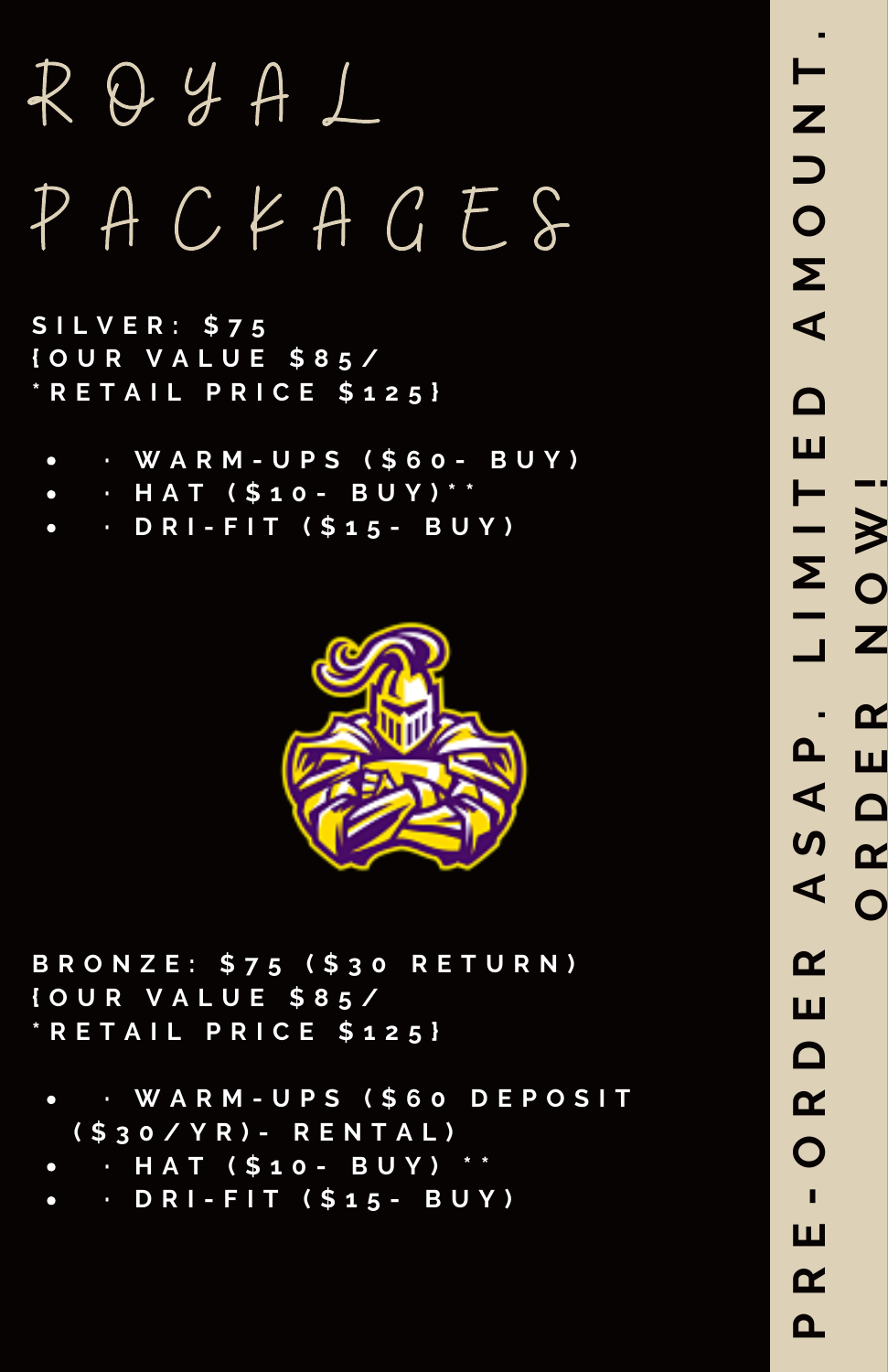## R O Y A L

 $$I$ZE$$ **Y O U T H S I Z E S A V A I L A B L E**

**· Y O U T H L A R G E ( T H E G R E E N B E A N S E T )**



**· Y O U T H E X T R A L A R G E ( T H E K A Y & A R Y G R A N D E S E T )**

> **\* \* Y O U M A Y M I X & M A T C H \* \* J a c k e t s i z e & J o g g e r s i z e** not preferred ESPECIALLY if not pre ordered, but we understand **i t m a y b e n e c e s s a r y f o r s o m e o f o u r m e m b e r s**

**A D U L T S I Z E S A V A I L A B L E**

**· A D U L T S M A L L ( T H E C H R I S & K A R C H Y S E T )**

**· A D U L T M E D I U M ( T H E S I D N E Y , J A M A I C A )**

**· A D U L T L A R G E ( N O T Q U I T E M ; N O T Q U I T E X L )**

**· A D U L T E X T R A L A R G E ( T H E K J L A M A R S E T )**

**· A D U L T 2 X L ( T H E 2 X L )**

**· A D U L T 3 X L ( U P O N R E Q U E S T )**

**A D V I C E A V A I L A B L E**





 $\overline{\mathsf{L}}$ 

**N**

**T .**

**p R**

**E-O**

**R**

**D**

**E**